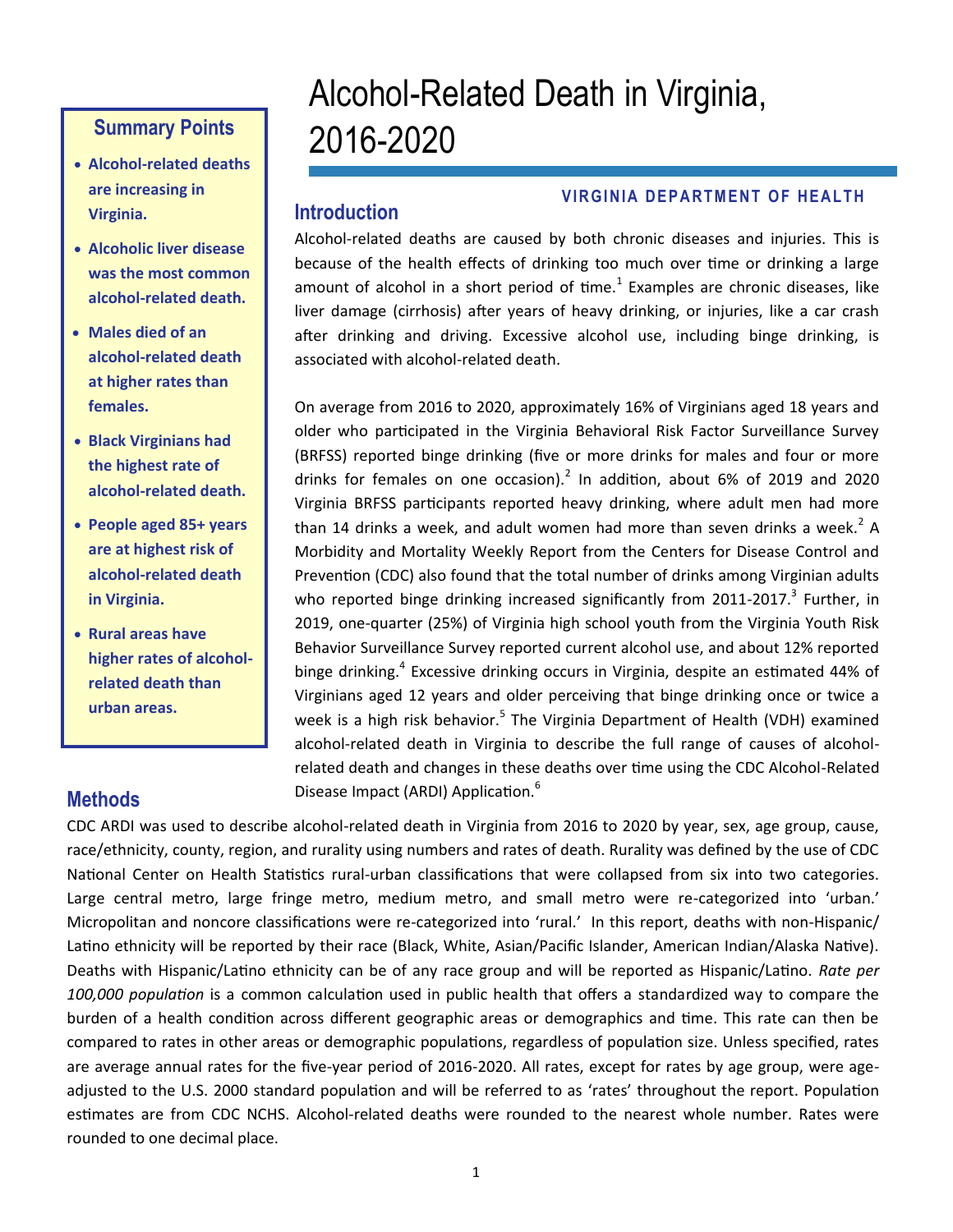#### **Results**

The number of alcohol-related deaths increased each year from 2016 to 2020, with the greatest increase in 2020. Overall, the number of alcohol-related deaths increased 25% from 2016 (2,926) to 2020 (3,667) (Figure 1).

On average from 2016 to 2020, 57% of the alcohol-related deaths each year were chronic disease deaths; 43% were injury-related.

#### **Figure 2: Top ten average annual causes of alcohol-related death in Virginia, 2016-2020**



The age group with the highest age-specific death rate was Virginians aged 85 years and older (172.2 per 100,000), and the age group with the lowest agespecific death rate was Virginians aged 0-14 years (1.4).

Black Virginians had the highest death rate at 40.9 per 100,000. Asian/Pacific Islander Virginians had the lowest death rate at 11.1 per 100,000 (Figure 3).

#### **Figure 1: Number of alcohol-related deaths in Virginia, 2016-2020**



Each year on average, alcoholic liver disease (416) was the most common cause of death, followed by non-alcohol poisonings (overdoses) (412), unspecified liver cirrhosis (307), motor vehicle traffic crashes (281), and suicide (278) (Figure 2).

In 2020, males (55.7 per 100,000) died due to excessive alcohol use at 2.5 times the rate of females (22.0). This similar finding was observed over the full five-year time period. However, from 2016-2020, females saw a slightly larger increase in the number of deaths than males (27% versus 24%, respectively).

#### **Figure 3: Average annual alcohol-related death rate per 100,000 population by race/ethnicity in Virginia, 2016-2020**